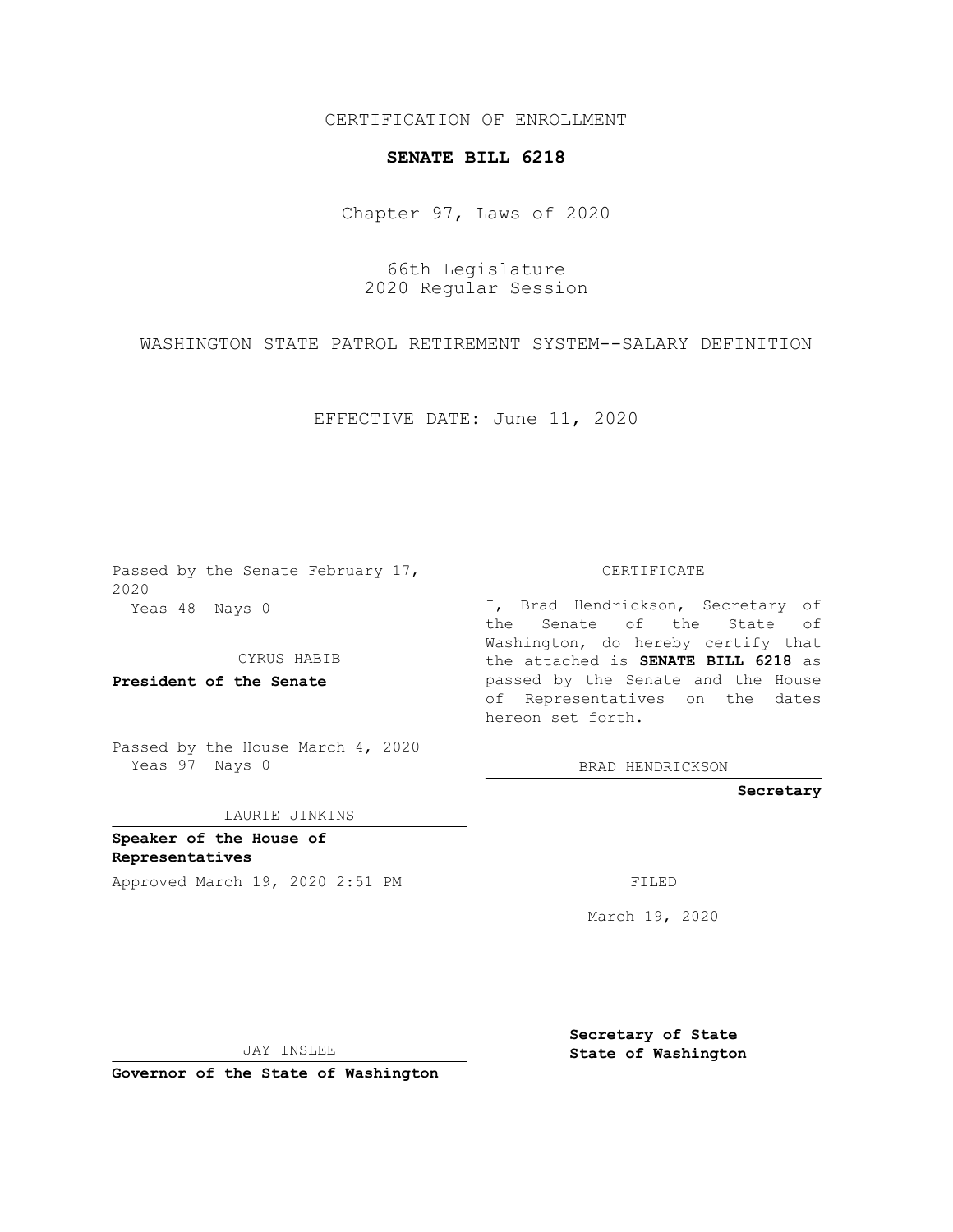## **SENATE BILL 6218**

Passed Legislature - 2020 Regular Session

**State of Washington 66th Legislature 2020 Regular Session**

By Senators Schoesler and Conway; by request of Select Committee on Pension Policy

Prefiled 01/10/20.

1 AN ACT Relating to the definition of salary for the Washington 2 state patrol retirement system; amending RCW 43.43.120; and creating 3 a new section.

4 BE IT ENACTED BY THE LEGISLATURE OF THE STATE OF WASHINGTON:

 NEW SECTION. **Sec. 1.** (1) In 2001, the legislature passed chapter 329, Laws of 2001 which, beginning July 1, 2001, removed the ability for newly commissioned officers in the Washington state patrol to include certain types of earnings in their final average salary used for calculating their pension at the time of retirement. Chapter 329, Laws of 2001 also created the Washington state patrol retirement system plan 2 which applied to commissioned employees who first become members of the system on or after January 1, 2003.

 (2) The legislature intends to allow state patrol troopers who were commissioned between July 1, 2001, and December 31, 2002, to include unused vacation, annual leave, and holiday pay in their 16 salary average at retirement.

17 **Sec. 2.** RCW 43.43.120 and 2017 c 181 s 1 are each amended to 18 read as follows:

19 As used in this section and RCW 43.43.130 through 43.43.320, 20 unless a different meaning is plainly required by the context: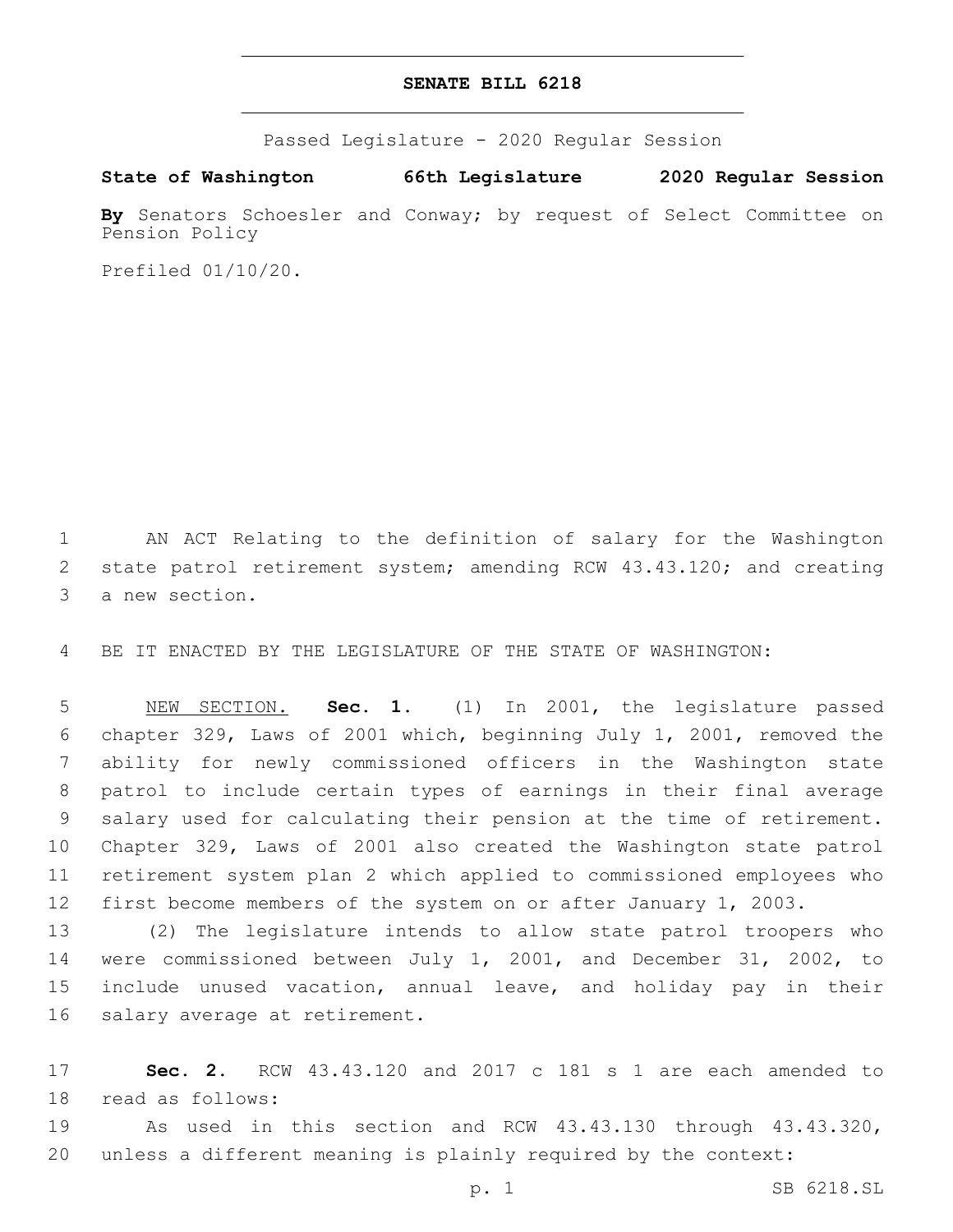(1) "Actuarial equivalent" shall mean a benefit of equal value when computed upon the basis of such mortality table as may be adopted and such interest rate as may be determined by the director.

 (2) "Annual increase" means as of July 1, 1999, seventy-seven cents per month per year of service which amount shall be increased each subsequent July 1st by three percent, rounded to the nearest 7 cent.

 (3)(a) "Average final salary," for members commissioned prior to January 1, 2003, shall mean the average monthly salary received by a member during the member's last two years of service or any consecutive two-year period of service, whichever is the greater, as 12 an employee of the Washington state patrol; or if the member has less than two years of service, then the average monthly salary received by the member during the member's total years of service.

 (b) "Average final salary," for members commissioned on or after January 1, 2003, shall mean the average monthly salary received by a member for the highest consecutive sixty service credit months; or if the member has less than sixty months of service, then the average monthly salary received by the member during the member's total 20 months of service.

 (c) In calculating average final salary under (a) or (b) of this subsection, the department of retirement systems shall include:

 (i) Any compensation forgone by the member during the 2009-2011 fiscal biennium as a result of reduced work hours, mandatory or voluntary leave without pay, temporary reduction in pay implemented prior to December 11, 2010, or temporary layoffs if the reduced compensation is an integral part of the employer's expenditure 28 reduction efforts, as certified by the chief; and

 (ii) Any compensation forgone by a member during the 2011-2013 fiscal biennium as a result of reduced work hours, mandatory leave without pay, temporary layoffs, or reductions to current pay if the reduced compensation is an integral part of the employer's expenditure reduction efforts, as certified by the chief. Reductions to current pay shall not include elimination of previously agreed 35 upon future salary reductions.

 (4) "Beneficiary" means any person in receipt of retirement allowance or any other benefit allowed by this chapter.

 (5)(a) "Cadet," for a person who became a member of the retirement system after June 12, 1980, is a person who has passed the Washington state patrol's entry-level oral, written, physical

p. 2 SB 6218.SL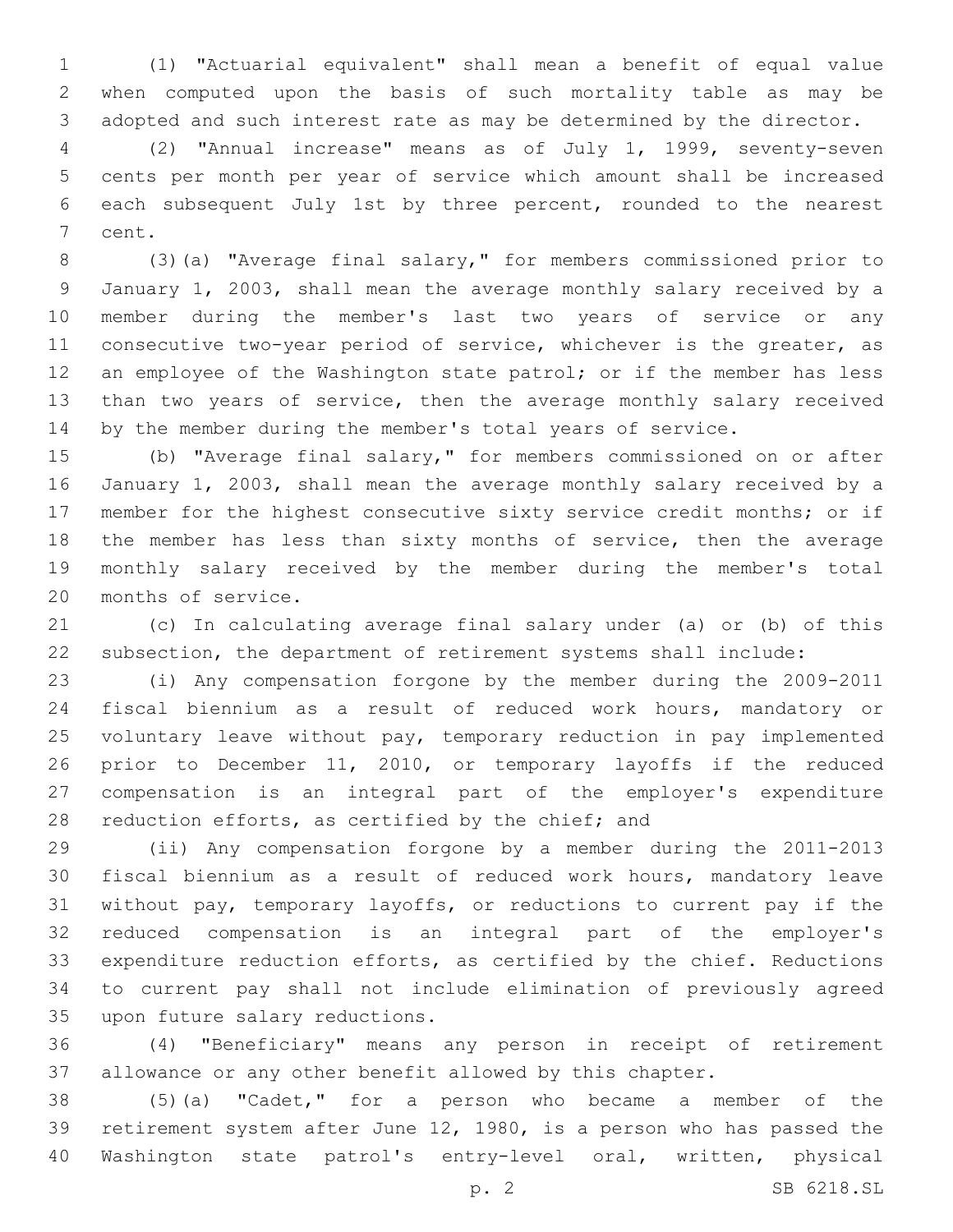performance, and background examinations and is, thereby, appointed by the chief as a candidate to be a commissioned officer of the 3 Washington state patrol.

 (b) "Cadet," for a person who became a member of the retirement system before June 12, 1980, is a trooper cadet, patrol cadet, or employee of like classification, employed for the express purpose of receiving the on-the-job training required for attendance at the state patrol academy and for becoming a commissioned trooper. "Like classification" includes: Radio operators or dispatchers; persons 10 providing security for the governor or legislature; patrol officers; drivers' license examiners; weighmasters; vehicle safety inspectors; central wireless operators; and warehouse workers.

 (6) "Contributions" means the deduction from the compensation of each member in accordance with the contribution rates established 15 under chapter 41.45 RCW.

 (7) "Current service" shall mean all service as a member rendered 17 on or after August 1, 1947.

 (8) "Department" means the department of retirement systems 19 created in chapter 41.50 RCW.

 (9) "Director" means the director of the department of retirement 21 systems.

 (10) "Domestic partners" means two adults who have registered as 23 domestic partners under RCW 26.60.040.

 (11) "Employee" means any commissioned employee of the Washington 25 state patrol.

 (12) "Insurance commissioner" means the insurance commissioner of 27 the state of Washington.

 (13) "Lieutenant governor" means the lieutenant governor of the 29 state of Washington.

 (14) "Member" means any person included in the membership of the 31 retirement fund.

 (15) "Plan 2" means the Washington state patrol retirement system plan 2, providing the benefits and funding provisions covering commissioned employees who first become members of the system on or 35 after January 1, 2003.

 (16) "Prior service" shall mean all services rendered by a member to the state of Washington, or any of its political subdivisions prior to August 1, 1947, unless such service has been credited in another public retirement or pension system operating in the state of 40 Washington.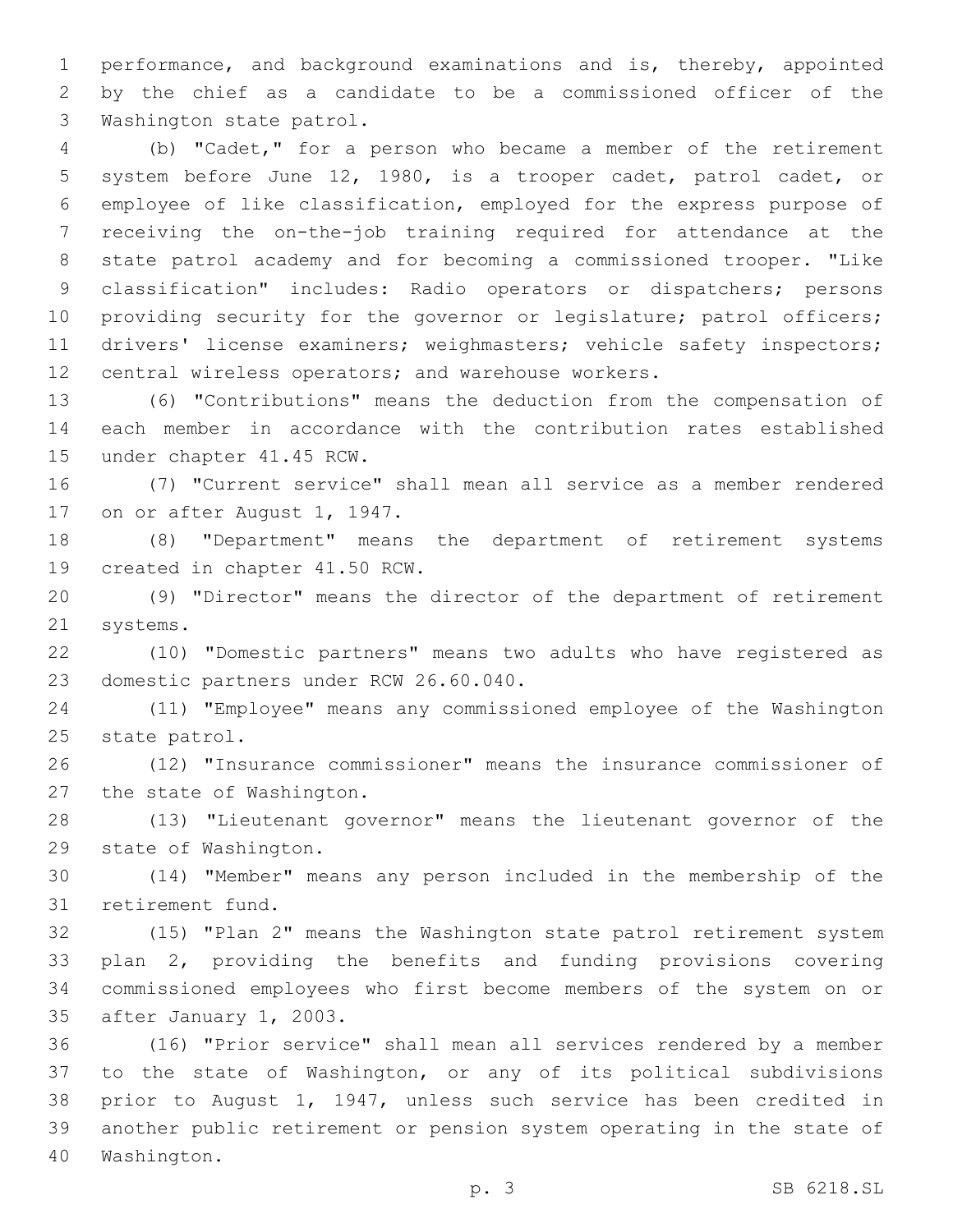(17) "Regular interest" means interest compounded annually at 2 such rates as may be determined by the director.

 (18) "Retirement board" means the board provided for in this chapter.4

 (19) "Retirement fund" means the Washington state patrol retirement fund.6

 (20) "Retirement system" means the Washington state patrol 8 retirement system.

 (21)(a) "Salary," for members commissioned prior to July 1, 2001, shall exclude any overtime earnings related to RCW 47.46.040, or any voluntary overtime, earned on or after July 1, 2001, and prior to July 1, 2017. On or after July 1, 2017, salary shall exclude overtime earnings in excess of seventy hours per year in total related to 14 either RCW 47.46.040 or any voluntary overtime.

15 (b) "Salary," for members commissioned (( $\theta$ n or after)) from July 16 1, 2001, to December 31, 2002, shall exclude any overtime earnings related to RCW 47.46.040 or any voluntary overtime, earned prior to July 1, 2017, lump sum payments for deferred annual sick leave, ((unused accumulated vacation, unused accumulated annual leave, 20 holiday  $pay_r$ )) or any form of severance pay. On or after July 1, 2017, salary shall exclude overtime earnings in excess of seventy hours per year in total related to either RCW 47.46.040 or any 23 voluntary overtime.

 (c) "Salary," for members commissioned on or after January 1, 2003, shall exclude any overtime earnings related to RCW 47.46.040 or any voluntary overtime, earned prior to July 1, 2017, lump sum payments for deferred annual sick leave, unused accumulated vacation, 28 unused accumulated annual leave, holiday pay, or any form of severance pay. On or after July 1, 2017, salary shall exclude overtime earnings in excess of seventy hours per year in total 31 related to either RCW 47.46.040 or any voluntary overtime.

32 (d) The addition of overtime earnings related to RCW 47.46.040 or any voluntary overtime earned on or after July 1, 2017, in chapter 181, Laws of 2017 is a benefit improvement that increases the member maximum contribution rate under RCW 41.45.0631(1) by 1.10 percent.

 (22) "Service" shall mean services rendered to the state of Washington or any political subdivisions thereof for which compensation has been paid. Full time employment for seventy or more hours in any given calendar month shall constitute one month of service. An employee who is reinstated in accordance with RCW